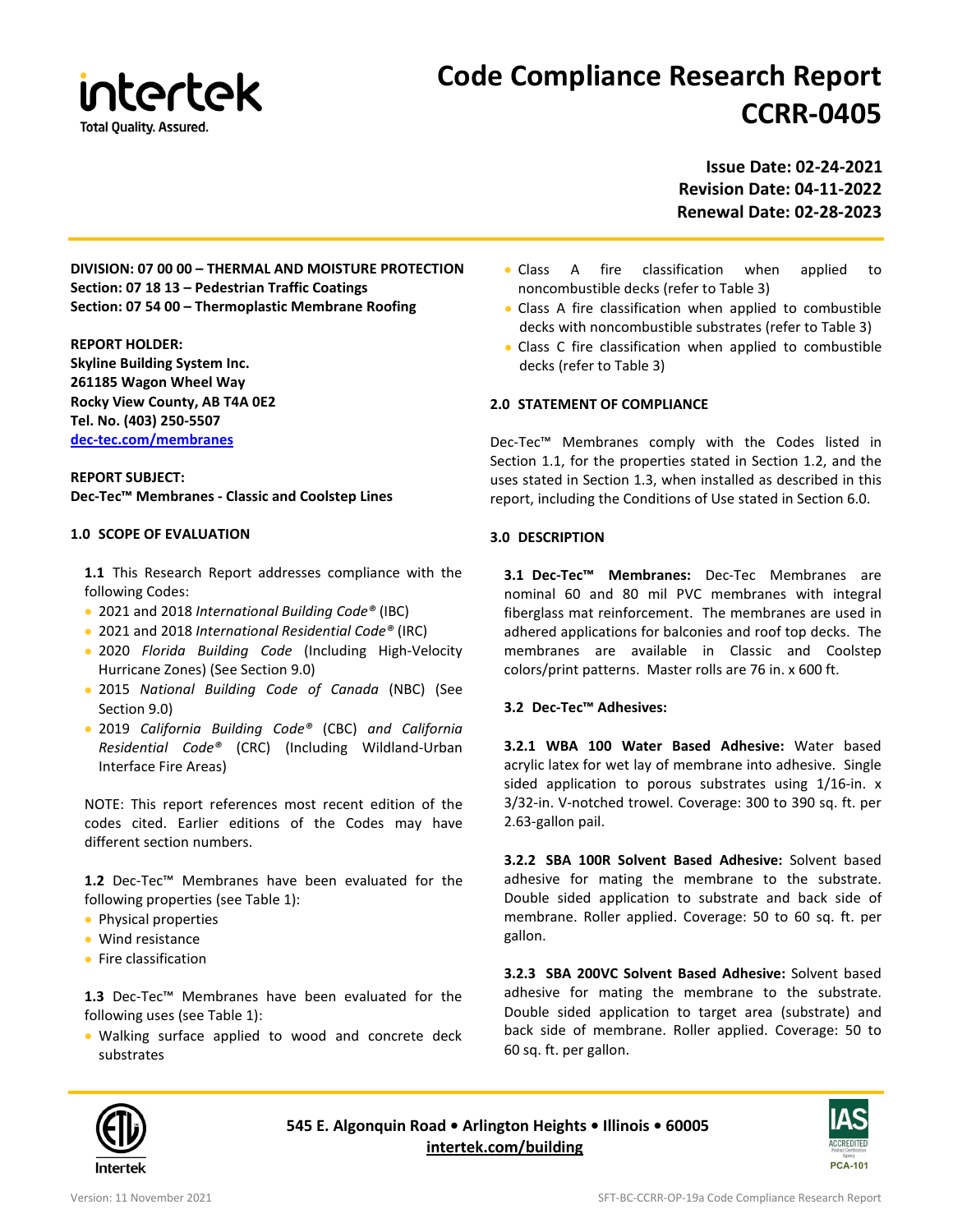

# **4.0 PERFORMANCE CHARACTERISTICS**

**4.1 Physical Properties:** The physical properties of the Dec-Tec™ Membranes have been evaluated to ASTM D4434 and CAN/CGSB-37.54-95 and are in compliance with IBC Sections 1504.7 and 1507.12, IRC Section R905.13, CBC Sections 1504.6 and 1507.13, CRC Section R905.13, and NBC Division B, Part 3, Article 3.1.15.1, Sentence 3.1.15.2(1), Division B, Part 9, Article 9.26.2.1.

**4.2 Wind Resistance:** The wind uplift resistance of the Dec-Tec™ Membranes, when installed in accordance with Section 5.0 of this report, is described in Table 2.

**4.3 Impact Resistance:** Impact resistance of the Dec-Tec™ Membranes installed on low-slope roofs (roof slope less than 2:12) comply with the "Resistance to Foot Traffic Test" in Section 5.5 of FM 4470, as required in IBC Section 1504.8 and CBC Section 1504.7.

**4.4 Fire Classification:** The Dec-Tec™ Membranes have been tested in accordance with ASTM E108 and have roof classifications as described in Table 3.

## **5.0 INSTALLATION**

**5.1 General:** Dec-Tec™ Membranes must be installed in accordance with the manufacturer's published installation instructions, the applicable Code, and this Research Report. A copy of the manufacturer's instructions must be available on the jobsite during installation.

Substrates must be structurally sound and in accordance with the applicable Code. Surfaces shall be dry and free from all debris, with installation being limited to time periods where precipitation is not expected.

Adhesives are applied in accordance with manufacturer's installation instructions.

Metal flashing shall be installed in accordance with the applicable Code and must be applied to all door thresholds, jambs, fascia, and walls**.**

The membrane sheets are installed with a minimum 2 in. overlap and fused together with an approved thermal heat welder. A silicone rubber hand roller is used to bond the overlapping seam of the two surfaces together.

The Dec-Tec™ Membranes must be installed in accordance with the manufacturer's instructions using one of the adhesives identified in Section 3.0.

Repairs to the membrane require that the damaged section of membrane be cut out and removed. Application of a repair membrane patch to proceed following the installation requirements in Section 5.0.

## **6.0 CONDITIONS OF USE**

**6.1** Installation must comply with this Research Report, the manufacturer's published installation instructions, and the applicable Code. In the event of a conflict, this report governs.

**6.2** Installation of the Dec-Tec™ Membranes as a walking deck is limited to a walking surface having a minimum slope of 1/4:12.

**6.3** Use of the Dec-Tec™ Membranes as a Class A or Class C roof installation is limited to the assemblies described in Table 3 with a slope of 1/4:12.

**6.4** Wind uplift pressure on any roof area, including edge and corner zones, must not exceed the allowable wind uplift pressure stated in Section 4.2.

**6.5** The Dec-Tec™ Membranes are manufactured under a quality control program with inspections by Intertek Testing Services NA, Inc.

#### **7.0 SUPPORTING EVIDENCE**

**7.1** Reports of tests in accordance with ASTM D4434-12 and CAN/CGSB-37.54-95.

**7.2** Roof fire classification in accordance with ASTM E108- 16, Standard Test Methods for Fire Tests of Roof Coverings.

**7.3** Data in accordance with the ICC-ES AC39, Acceptance Criteria for Walking Decks, Approved June 2017, and AC75, Acceptance Criteria for Roofing Membrane Roof-Covering Systems, Approved July 2010, editorially revised March 2018.

**7.4** Data in accordance with Miami-Dade Checklist #0095 Rev 09/01/12 For the Approval Of: Waterproofing Roof System.

**7.5** Data in accordance with TAS 110 and TAS 114.

**7.6** Intertek Listing Report "Dec-Tec™ Membranes", on the [Intertek Directory of Building Products.](https://bpdirectory.intertek.com/pages/DLP_SearchDetail.aspx?SpecID=61317) 



**545 E. Algonquin Road • Arlington Heights • Illinois • 60005 [intertek.com/building](http://www.intertek.com/building/)**

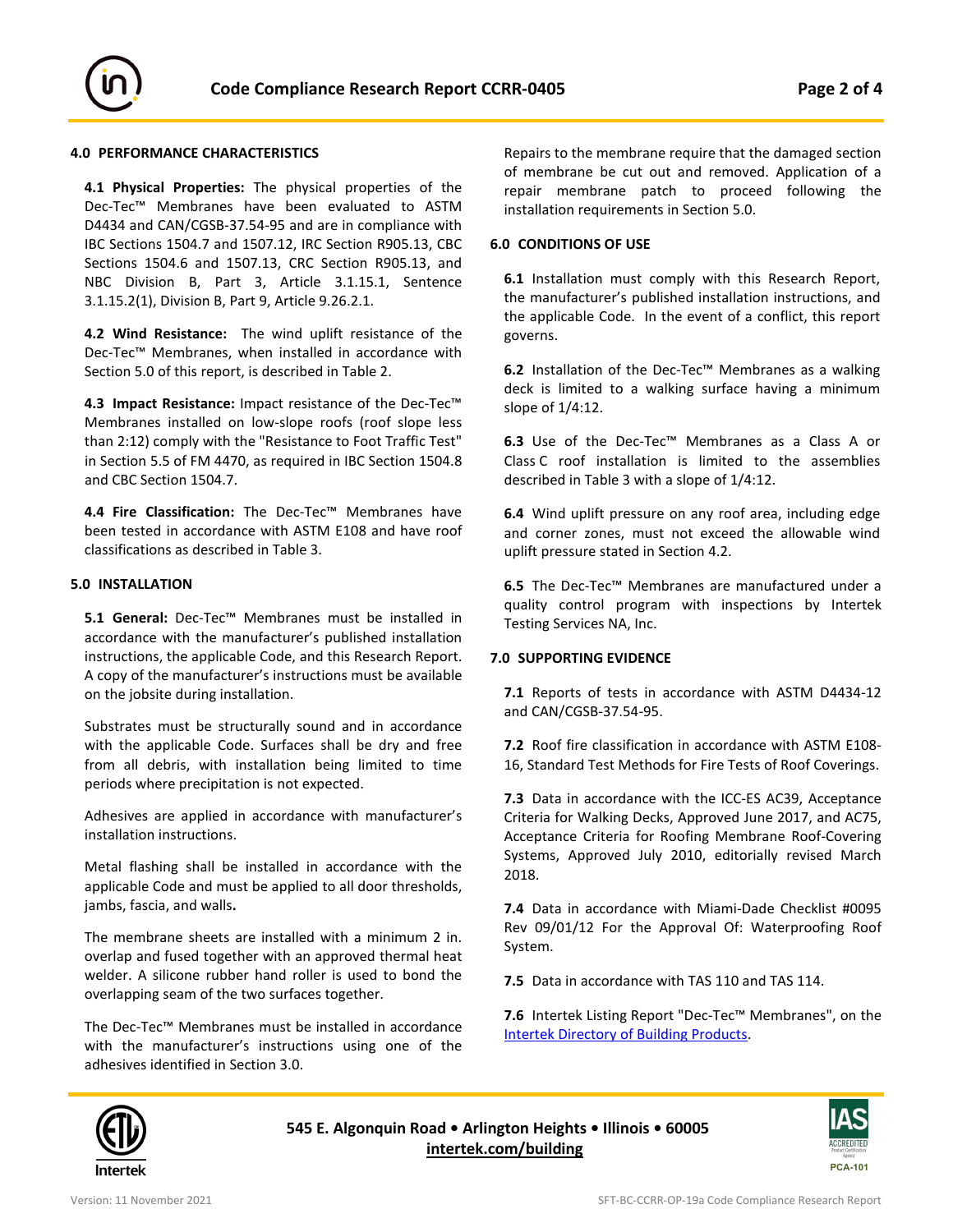

## **8.0 IDENTIFICATION**

The Dec-Tec™ Membranes are identified with the manufacturer's name (Skyline Building Systems), address and telephone number, the product name (Dec-Tec™ Membranes - Classic and Coolstep Lines), the Intertek Mark as shown below, and the Code Compliance Research Report number (CCRR-0405).



## **9.0 OTHER CODES**

#### **9.1 Florida Building Code:**

**9.1.1 Scope of Evaluation:** The Dec-Tec™ Membranes were evaluated for compliance with the 2020 *Florida Building Code - Building, Florida Building Code - Residential*, and *Florida Building Code - Energy Conservation, including High Velocity Hurricane Zones.*

**9.1.2 Conclusion:** The Dec-Tec™ Membranes, described in Sections 2.0 through 8.0 of this Research Report, comply with the requirements of Sections 1504.3, 1504.6, 1505, and 1507.13 of the 2020 *Florida Building Code - Building,* and Sections R902 and R904 of the 2020 *Florida Building Code - Residential*, subject to the following conditions:

- Fasteners used for installation in compliance to 2020 *Florida Building Code - Residential* must meet the requirements of Section R904.5
- Intertek is an approved evaluation entity and quality assurance entity pursuant to Florida Statute 553.842 – *Product Evaluation and Approval*

#### **9.2 National Building Code of Canada:**

**9.2.1 Scope of Evaluation:** The Dec-Tec™ Membranes have been evaluated for compliance with the 2015 *National Building Code of Canada*.

**9.2.2 Conclusion:** The Dec-Tec™ Membranes, described in Sections 2.0 through 8.0 of this Research Report, comply with the requirements of Division B, Part 3, Article 3.1.15.1, Sentence 3.1.15.2(1), Division B, Part 9, Article 9.26.2.1. of the 2015 *National Building Code of Canada*. Installation in buildings governed by Part 9 as defined in the NBC is to be in accordance with the provisions of Division B, Part 9, Article 9.26.16.1.

#### **9.3 California Building Code:**

**9.3.1 Scope of Evaluation:** The Dec-Tec™ Membranes have been evaluated for compliance with the 2019 *California Building Code- Building and California Building Code – Residential (Including Wildland-Urban Interface (WUI) Fire Area*)

**9.3.2 Conclusion:** The Dec-Tec™ Membranes, described in Sections 2.0 through 8.0 of this Research Report, comply with the requirements of Sections 705A, 1504.3, 1504.6, 1507.13.2 and 1505 of the 2019 *California Building Code - Building,* and Sections R902, R904, 905.1, 905.13 of the 2019 *California Building Code – Residential.* The Installation of PVC single-ply roofing in buildings must meet the requirements of Sections 1507.13 CBC-Building and R905.13 CBC- Residential.

The use of the membranes in the WUI Fire Area is limited to the Class A rated assemblies shown in Table 3 of this report.

#### **10.0 CODE COMPLIANCE RESEARCH REPORT USE**

**10.1** Approval of building products and/or materials can only be granted by a building official having legal authority in the specific jurisdiction where approval is sought.

**10.2** Code Compliance Research Reports shall not be used in any manner that implies an endorsement of the product by Intertek.

10.3 Reference to the [https://bpdirectory.intertek.com](https://bpdirectory.intertek.com/pages/DLP_SearchDetail.aspx?SpecID=61317) is recommended to ascertain the current version and status of this report.

This Code Compliance Research Report ("Report") is for the exclusive use of Intertek's Client and is provided pursuant to the agreement between Intertek and its Client. Intertek's responsibility and liability are limited to the terms and conditions of the agreement. Intertek assumes no liability to any party, other than to the Client in accordance with the agreement, for any loss, expense or damage occasioned by the use of this Report. Only the Client is authorized to permit copying or distribution of this Report and then only in its entirety, and the Client shall not use the Report in a misleading manner. Client further agrees and understands that reliance upon the Report is limited to the representations made therein. The Report is not an endorsement or recommendation for use of the subject and/or product described herein. This Report is not the Intertek Listing Report covering the subject product and utilized for Intertek Certification and this Report does not represent authorization for the use of any Intertek certification marks. Any use of the Intertek name or one of its marks for the sale



j

**545 E. Algonquin Road • Arlington Heights • Illinois • 60005 [intertek.com/building](http://www.intertek.com/building/)**